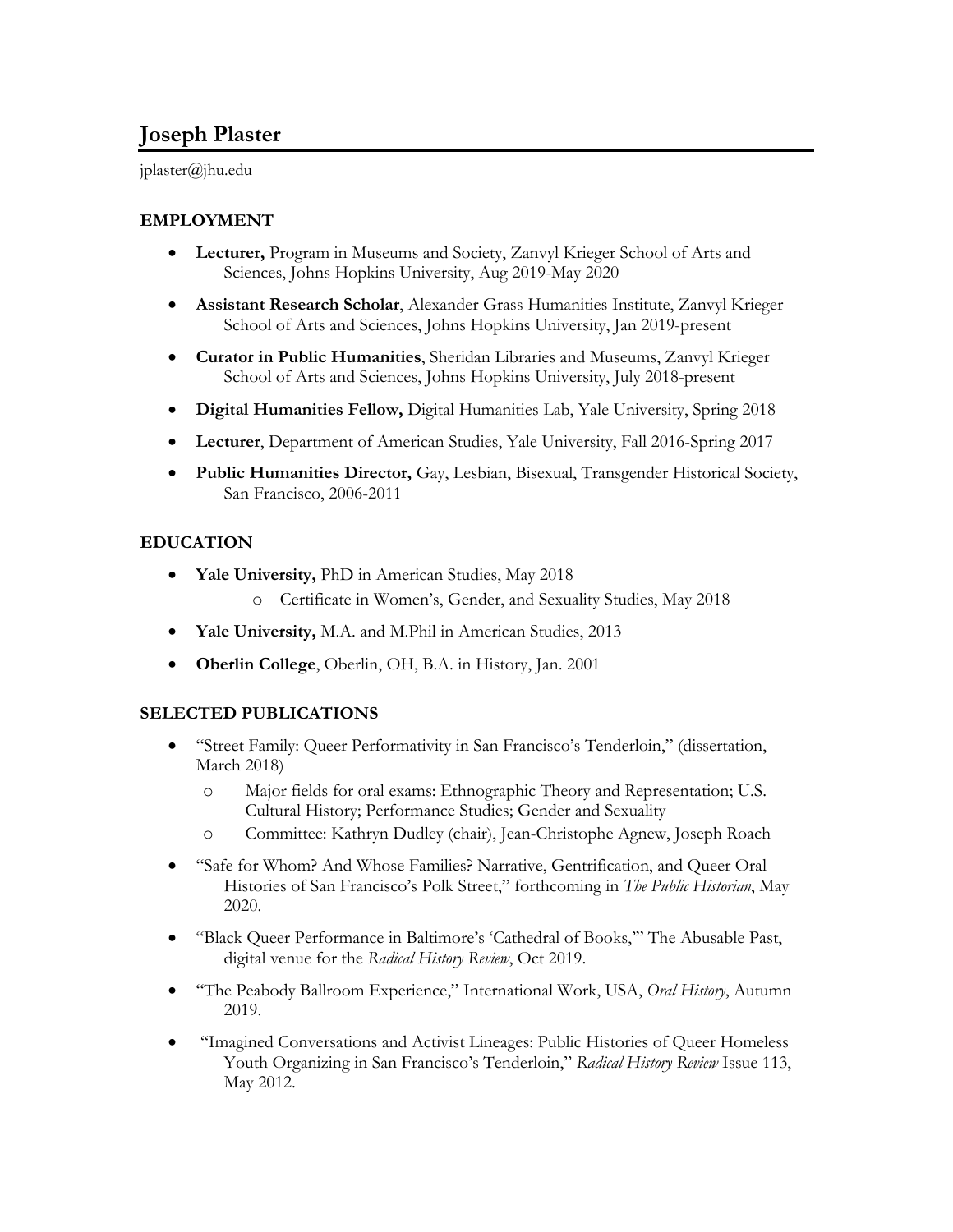- Co-editor (with Megan Rohrer) of *Vanguard Revisited: The Queer Faith, Sex*  $\breve{\in}$  *Politics of the Youth of San Francisco's Tenderloin* (San Francisco, CA: Wilgefortis, 2016.)
- "Polk Street: Lives in Transition," commissioned by the Graduate Center of the City University of New York's OutHistory Project, published online, Apr. 2009.
- "Behind the Masks: GLBT Life at Oberlin College," thesis-length historical narrative written under the direction of Prof. Carol Lasser, 2001, revised 2007.
- "LGBT Pride Parade: A History," commissioned by the University of California's Calisphere Project, published online, 2011.
- "The Rise and Fall of a Polk Street Hustler," *San Francisco Bay Guardian* cover story, Mar. 18, 2009.
- "Importing Injustice: Deregulation and the Port of Oakland's Neighbors," *San Francisco Bay Guardian* cover story, July 18, 2007.
- "The Ruckus Society at a Crossroads," *Z Magazine*, Feb. 12, 2004.
- Editor, *Undisclosed Recipients*, student publication addressing intersections of race, class, and gender within queer communities, Oberlin College, Feb-May 1999.

# **AWARDS, FELLOWSHIPS, AND GRANTS**

- American Historical Association's Allan Bérubé Prize for outstanding work in public GLBT history, 2010.
- National Council for Public History, "Outstanding Public History Project Award," Polk Street: Lives in Transition, 2011.
- California Council for the Humanities "Humanities for All" grant, ACT UP San Francisco Oral History Project, 2017.
- Yale University Fund for Lesbian and Gay Studies Award, Fall 2011 and Summer 2014.
- Martin Duberman Visiting Scholar, New York Public Library, New York, NY, 2011.
- California Council for the Humanities "Stories Grant," Tenderloin: Stories of Transformation, 2010.
- National Endowment for the Arts, Polk Street Stories Radio Hour, distributed nationally through NPR's Hearing Voices, 2010.
- Human Rights Campaign Religion and Faith Program, Tenderloin: Stories of Transformation project, 2010.
- Leona B. Carpenter Foundation, funding traveling exhibit and national speaking tour, Tenderloin: Stories of Transformation project, 2010-2011.
- Horizons Foundation, funding archival research and public history programming, Tenderloin: Stories of Transformation project, 2010.
- San Francisco Foundation grant, Tenderloin: Stories of Transformation, 2010.
- OutHistory Fellowship, The Graduate Center of the City University of New York Center for Lesbian and Gay Studies, 2008.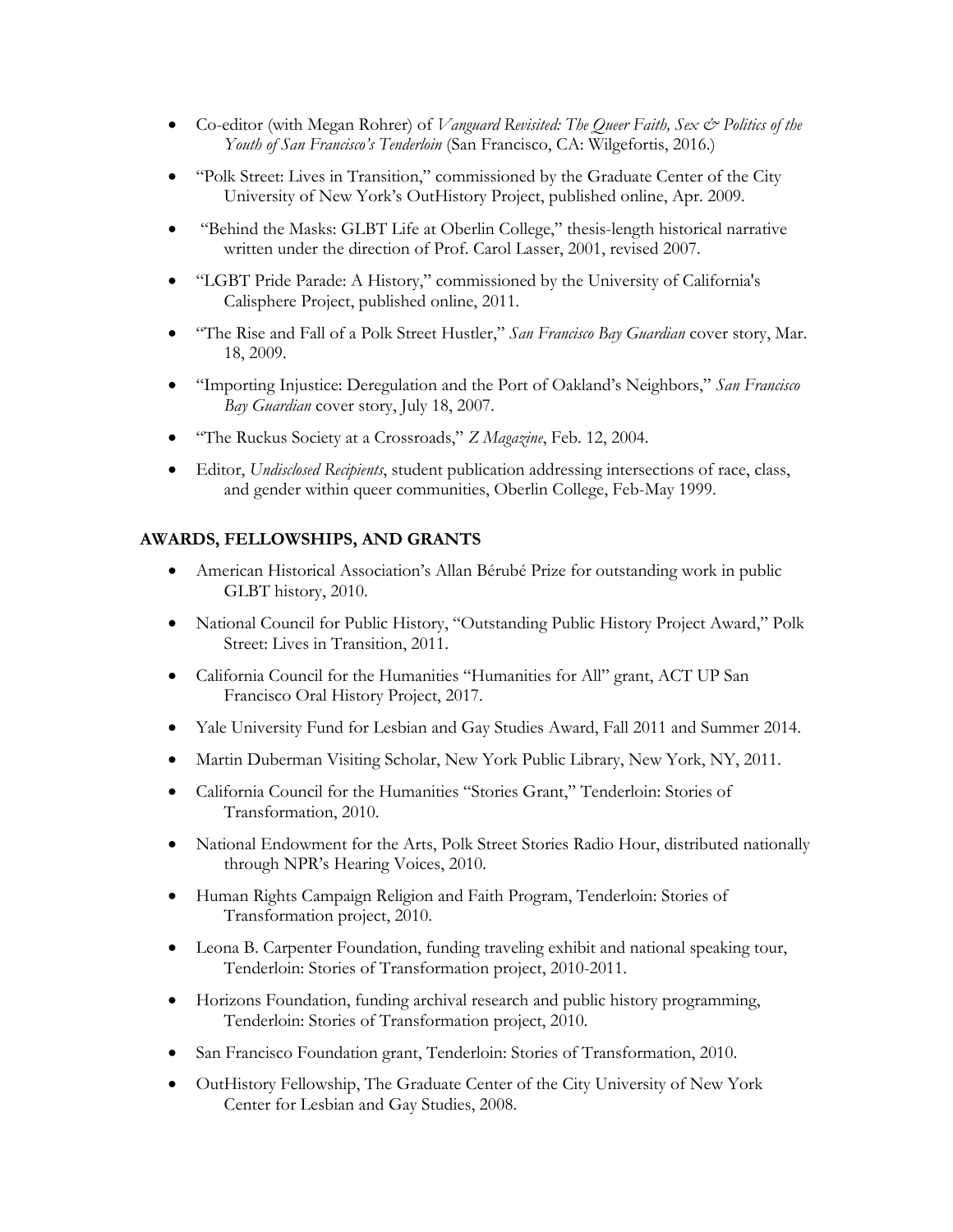- San Francisco Board of Supervisors Commendation, 2009.
- Rainbow Endowment, funding Polk Street: Lives in Transition, 2009.
- California Council for the Humanities "Stories Grant," funding multimedia exhibit and oral history collection, Polk Street: Lives in Transition, 2008.
- Andy Cemelli Student Research Grant, Oberlin College LGBT History Project, 2000.

#### **PRESENTATIONS, CONFERENCES, AND LECTURES**

#### **Invited Talks**

- "Black Queer Performance in Baltimore's Cathedral of Books," Johns Hopkins Sheridan Libraries Tabb Center Speaker Series, Oct 15, 2019
- Invited speaker, Oral History Practicum graduate seminar, UC Riverside Department of History, Jan 31, 2019.
- "Conflict and Community: Facilitating Bridge-Building through Oral History," Concordia University Centre for Oral History and Digital Storytelling, Montreal, Canada, Mar. 19, 2014.
- "Behind the Masks: GLBT Life at Oberlin College," Oberlin College, Oberlin, OH, Sept. 22, 2012.
- "Queer Public Histories of the Tenderloin," Sonoma State University Queer Studies Lecture Series, Sonoma, CA, Feb. 16, 2010.
- "Polk Street: Lives in Transition," City University of New York, Center for Lesbian and Gay Studies, New York, NY, May 8, 2009.

#### **Conferences**

- New Directions in Queer Public History" Roundtable, Queer History Conference 2019 (QHC 19), San Francisco, California, June 17, 2019.
- "The Compton's Cafeteria Riot at 50," Annual Meeting of the American Studies Association, Denver, Colorado, November 17-20, 2016.
- "'Living in Her Memory:' Queer Kinship and Survival through Sylvia Rivera's Ashes," Annual Meeting of the American Studies Association, Denver, Colorado, November 17-20, 2016.
- "Exceeding Analysis: Grappling with Queer Histories of Trauma," Oral History Association Annual Meeting, Long Beach, California, October 12-16, 2016.
- "Saint Sylvia's Ashes: Queer Solidarities through the Dead," Solidarit(i)es, CASCA & SANA annual conference, Dalhousie University, Halifax, Nova Scotia, May 11, 2016.
- "Roundtable: Solidarity in Oral History and Anthropology," Solidarit(i)es, CASCA & SANA annual conference, Dalhousie University, Halifax, Nova Scotia, May 15, 2016.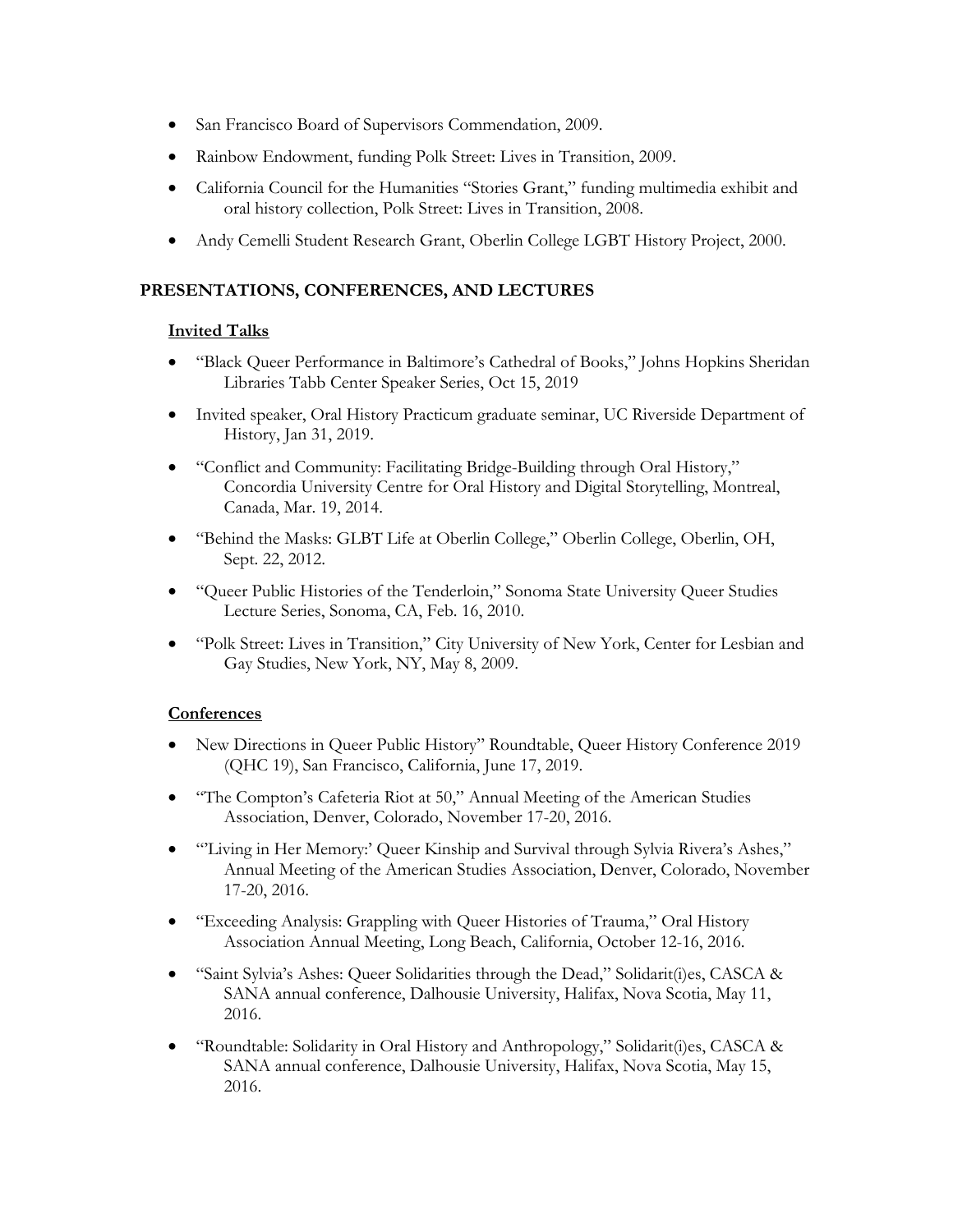- Respondent, "Memorials and Traumas of Nationhood," Farewell Performances: A Conference of Interdisciplinary Performance Studies at Yale, Whitney Humanities Center, Yale University, Apr. 18, 2015.
- "'Idealists of the Slums:' Queer Intimacies and the Ambivalence of the Sacred in San Francisco's Tenderloin," European Social Science History Conference, Vienna, Austria, Apr. 26, 2014.
- "Representing 'Trauma:' Music, Sound, and Oral History," Symposium for Emerging Scholars in Oral, Digital, and Public History, Concordia University Centre for Oral History and Digital Storytelling, Montreal, Canada, Mar. 21, 2014.
- "'Idealists of the Slums:' Queer Intimacies and the Ambivalence of the Sacred in San Francisco's Tenderloin," American Historical Association Annual Conference, Washington D.C., Jan. 4, 2014.
- "Pubic History Exhibits: Institutions, Communities and Curators Collaborate," Annual Meeting, American Alliance of Museums, Baltimore, MA, May 20, 2013.
- Organizer, Groundswell Oral History and Social Justice Gathering, Ossining, NY, May 17-19, 2013.
- "Movement Stories: Oral History and Movement Building," Groundswell Oral History for Social Change Gathering, Ossining, NY, May 17-19, 2013.
- "The Pleasures and Perils of LGBTQ Public History," American Historical Association Annual Conference, Chicago, IL, Jan. 8, 2012.
- "Oral History for Social Justice," Groundswell Oral History for Social Change Gathering, Briarcliff Manor, NY, Sept. 15-16, 2012.

## **Working Groups and Public Presentations**

- "Co-Performing Queer Histories in San Francisco's Tenderloin," Yale University Performance Studies Working Group, New Haven, CT, Jan. 29, 2013.
- "Vanguard Revisited: Religious Ritual and Queer World Making in San Francisco's Tenderloin, 1960s-Present," Yale University American Religious History Working Group, New Haven, CT, Oct. 8, 2012.
- Oral History Methods and Practice Workshop, Yale University Public Humanities Working Group, New Haven, CT, Feb. 28, 2012.
- Oral History Methods and Practice Workshop, California College for the Arts, San Francisco, CA Feb. 2011.
- "'Turn Yourself Inside Out and See With New Eyes': Homeless GLBT Youth Organizing, 1960s and Today," Speaking Tour May-Jun. 2011:
	- o New York, May 27-30: Trinity Lutheran Church of Manhattan and MCCNY Homeless Youth Services: Sylvia's Place.
	- o Los Angeles, Jun. 10-11: The Gay & Lesbian Center's Kruks-Tilsner Transitional Living Program for Youth.
	- o Portland, Jun. 17-18: Central Lutheran Church and New Avenues for Youth.
	- o San Francisco, Jun. 23: GLBT Historical Society Museum.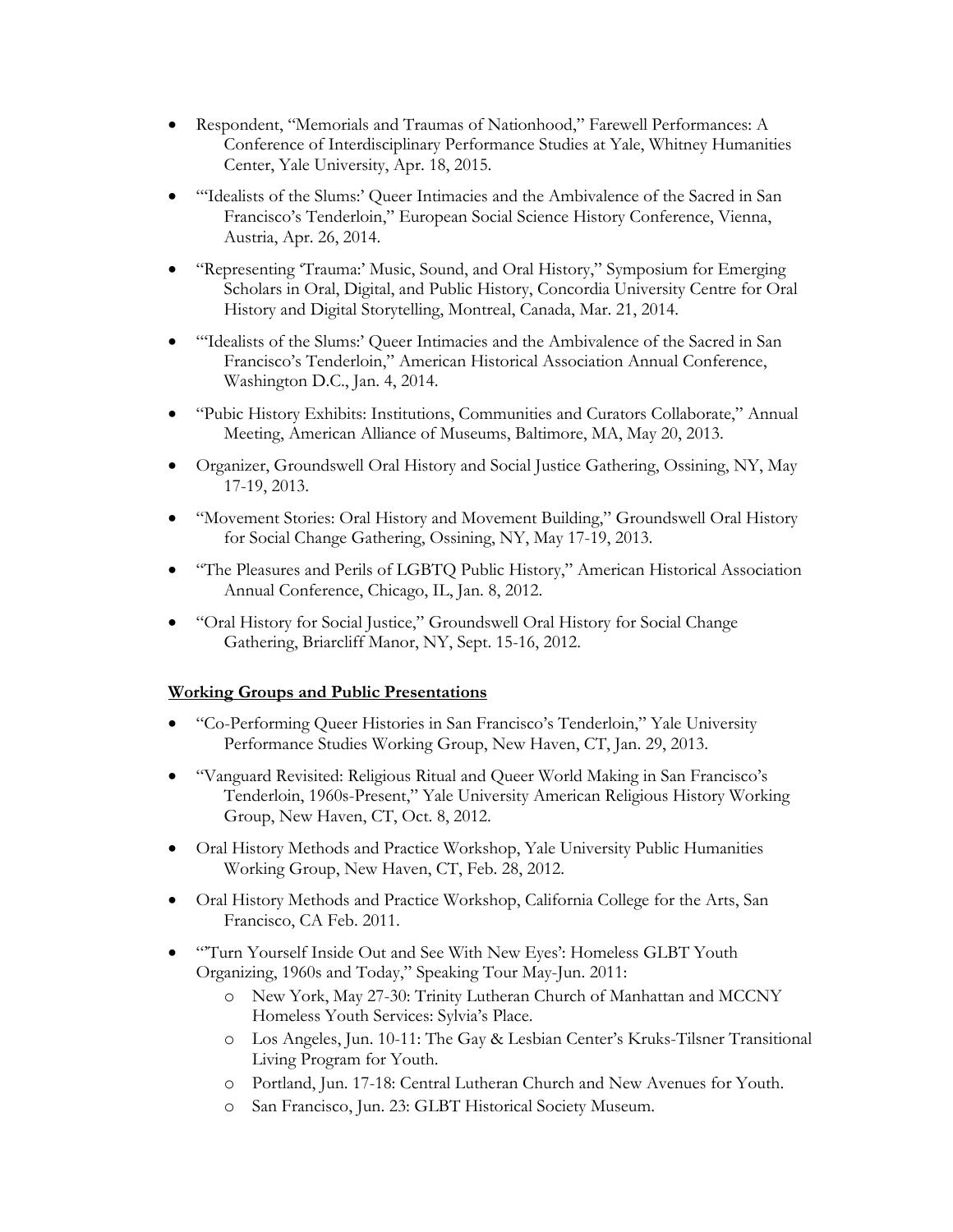- "Street Power: the Story of San Francisco's Vanguard," National Queer Arts Festival, San Francisco, Jun. 14, 2010.
- "Vanguard Revisited, Continuing Legacy," California College for the Arts, San Francisco, Feb. 8, 2010.
- "Reconstructing Polk Street," Gay, Lesbian, Bisexual, Transgender Historical Society, San Francisco, CA, May 19, 2009.
- "Polk Street: Lives in Transition Listening Party," Lush Lounge, San Francisco, Jun. 18, 2009.
- "Homelessness and History: Polk Street Stories Project," California Historical Society, San Francisco, Mar. 18, 2009.
- "Uncovering Oberlin's Queer Past," Oberlin College History Department, Oct. 5, 2007.

## **TEACHING**

- Lecturer, Johns Hopkins University, "Sharing Knowledge: Participatory Archives, Collaborative Oral History, and Social Justice," Fall 2019.
- Lecturer, Yale University American Studies Department, "Interdisciplinary Approaches to Oral History Narrative," Fall 2016.
- Lecturer, Yale University American Studies Department, "Public Humanities and Social Justice," Spring 2017.
- Lecturer, Yale University American Studies Department, "Queer/Trans Performativity," Spring 2017.
- Teaching Fellow, "Race, Class, and Gender in American Cities," Yale University, Fall 2017.
- Teaching Fellow, "Formation of Modern American Culture," Yale University, Spring 2015.
- Teaching Fellow, "Women, Food, and Culture," Yale University, Fall 2014.
- Teaching Fellow, "U.S. 21st Century Hollywood Film," Yale University, Spring 2014.
- Teaching Fellow, "U.S. Lesbian and Gay History," Yale University, Fall 2013.

#### **PUBLIC HUMANITIES**

- Director, *The Peabody Ballroom Experience*, Oct 2018-present
	- o Launched public humanities collaboration between Johns Hopkins University and Baltimore's LGBTQ ballroom community
	- o Public workshops with special collections materials, film screenings, panel discussions, and dance workshops; oral history interviews; documentary short film; ball competition at the George Peabody Library
- Director, *San Francisco ACT UP Oral History Project*, July 2017-July 2018
	- o Designed project chronicling San Francisco's AIDS direct action movement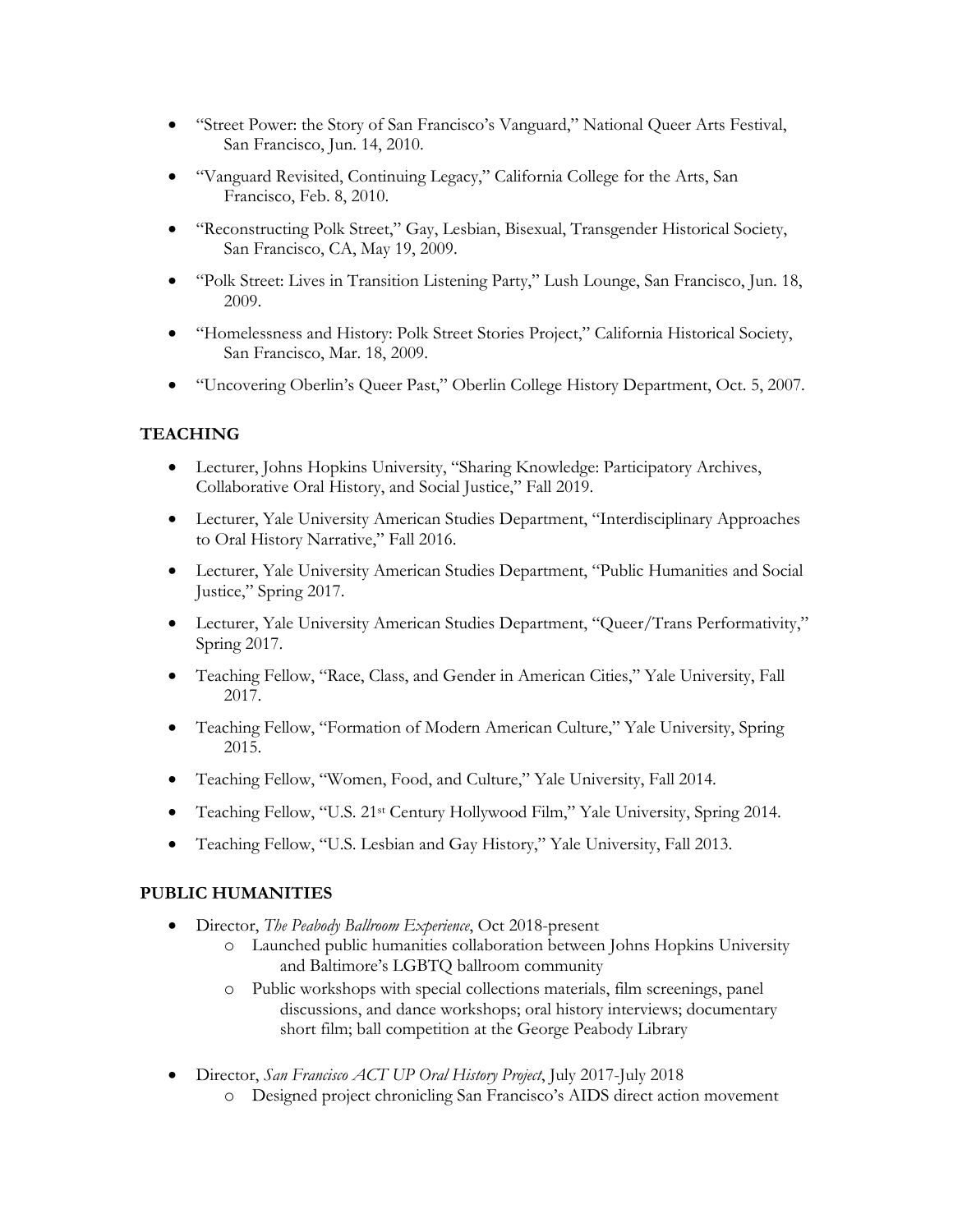- o Outcomes to include oral histories with at least 40 ACT UP veterans; exhibition at the GLBT History Museum; multimedia Internet presence
- o Trained youth volunteers in collaboration with the GLBT Historical Society
- Director, *Vanguard Revisited*, Jan. 2010-June 2011.
	- o Won funding from major foundations; collaborated with five non-profit, social service, and faith-based organizations.
	- o Designed public history project through which San Francisco's homeless GLBT youth documented and interpreted the legacy of 1960s street youth organizing.
	- o Outcomes: youth-produced historical magazine; historical walking tours; street theater reenactments; intergenerational discussion groups; national speaking tour of GLBT homeless youth shelters and faith communities.
- Director, *Polk Street: Lives in Transition*, Oct. 2007-Dec. 2009.
	- o Interpreted more than seventy oral histories and archival research in relation to gentrification and conflict on San Francisco's Polk Street.
	- o Outcomes: historical narrative commissioned by the Center for Lesbian and Gay Studies at CUNY; multimedia exhibit; professionally mediated neighborhood dialogues; oral history "listening parties" and other public events; hour-long radio documentary distributed nationally via NPR.
	- o Awarded the American Historical Association's Allan Bérubé Prize for outstanding work in public GLBT history.
- Director, *Oberlin College LGBT Oral History Project*, July 2005-Jun. 2007.
	- o Interpreted more than seventy oral histories through thesis-length paper and permanent, multimedia archive.
	- o Website maintained by the college and used as a teaching resource in Oberlin classrooms.

## **SERVICE**

- Peer Reviewer for *The Oral Historian*, 2019.
- Coordinator, Yale Ethnography and Oral History Initiative, 2016-present
- Board Member, Gay, Lesbian, Bisexual, and Transgender Historical Society, 2015-2016.
- Allan Bérubé Prize committee member, Committee on LGBT History of the American Historical Association, 2012.
- Core Working Group, Groundswell: Oral History for Social Change, 2012-2013. Organized first Groundswell Oral History and Social Justice Gathering, Ossining, NY, May 17-19, 2013.
- Co-Chair, Yale Public Humanities Working Group, 2012-2014. Organized yearlong speaker series on cross-pollination between academic research and social justice organizing.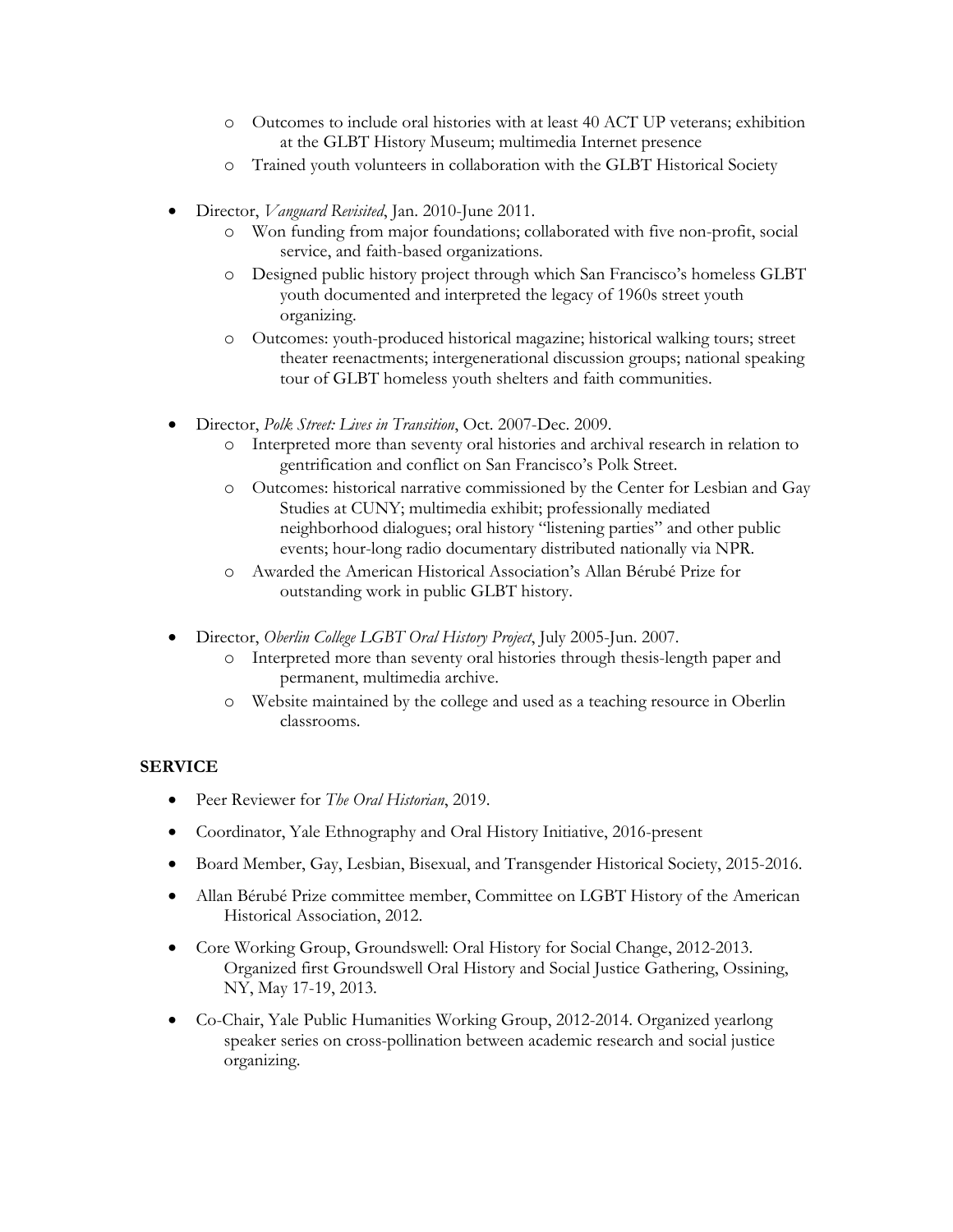• Advisor, "Voices of Fair Haven," Yale University Public Humanities M.A. project, Spring 2012.

# **RADIO DOCUMENTARY AND AUDIO PORTRAITS**

- "Re-Interviewing the San Francisco Street Patrol," audio piece commissioned by "OUT/LOOK & The Birth of The Queer: Today's Artists and Writers Respond," University of California Santa Cruz Arts Research Institute, Fall 2017.
- "Polk Street Stories," hour-long oral history piece distributed nationally via NPR's HearingVoices, Jun. 21, 2010. Adapted for the stage and produced by Georgetown University's Mask and Bauble Dramatic Society in 2013.
- San Francisco Night Ministry 50th Anniversary Audio Project, Summer 2013. Commissioned to create seven audio portraits profiling Night Ministry staff.
- Brooklyn Historical Society, Brooklyn School of Inquiry Project, Jan. 2012-present. For three successive years, recorded "life histories" from roughly three hundred precocious six-year-olds.
- LGBT Family Histories Project, Yale Research Initiative on the History of Sexualities, Summer 2012. Conducted oral histories with leaders of the GLBT families movement in New York, Los Angeles, and San Francisco.
- "Growing Home Community Garden," Project Homeless Connect, San Francisco, 2011. Commissioned to create audio portraits of six homeless participants.
- "Polk Gulch: the Story of Corey Longseeker," radio documentary distributed via KALW's *Crosscurrents*, Oct. 1, 2009.

## **EXHIBIT CURATION**

- Curator, *Reigning Queens: Roz Joseph's Lost Photos*, Gay, Lesbian, Bisexual, Transgender Historical Society Museum, San Francisco, Oct. 2015-Feb 2016.
- Curator, *Our Vast Queer Past: Celebrating GLBT History*, Gay, Lesbian, Bisexual, Transgender Historical Society Museum, San Francisco, Aug. 2010.
- Curator, *Forty Years of Pride*. Contractor with the San Francisco Pride Committee, Apr. 2010.
- Curator, *Polk Street: Lives in Transition*, Gay, Lesbian, Bisexual, Transgender Historical Society main gallery, San Francisco, Jan. 2009-Aug. 2009.
- Curator, *Passionate Struggle: Dynamics of San Francisco's GLBT History*, Gay, Lesbian, Bisexual, Transgender Historical Society Museum, San Francisco, 2008.

## **CONSULTANT AND RESEARCH ASSISTANCE**

- Researcher, the Lower East Side Tenement Museum's Contagious Cities project, 2018.
- Research Assistant, *My Desire for History: Essays in Gay, Community, and Labor History*, Allan Bérubé (UNC Press, 2011).